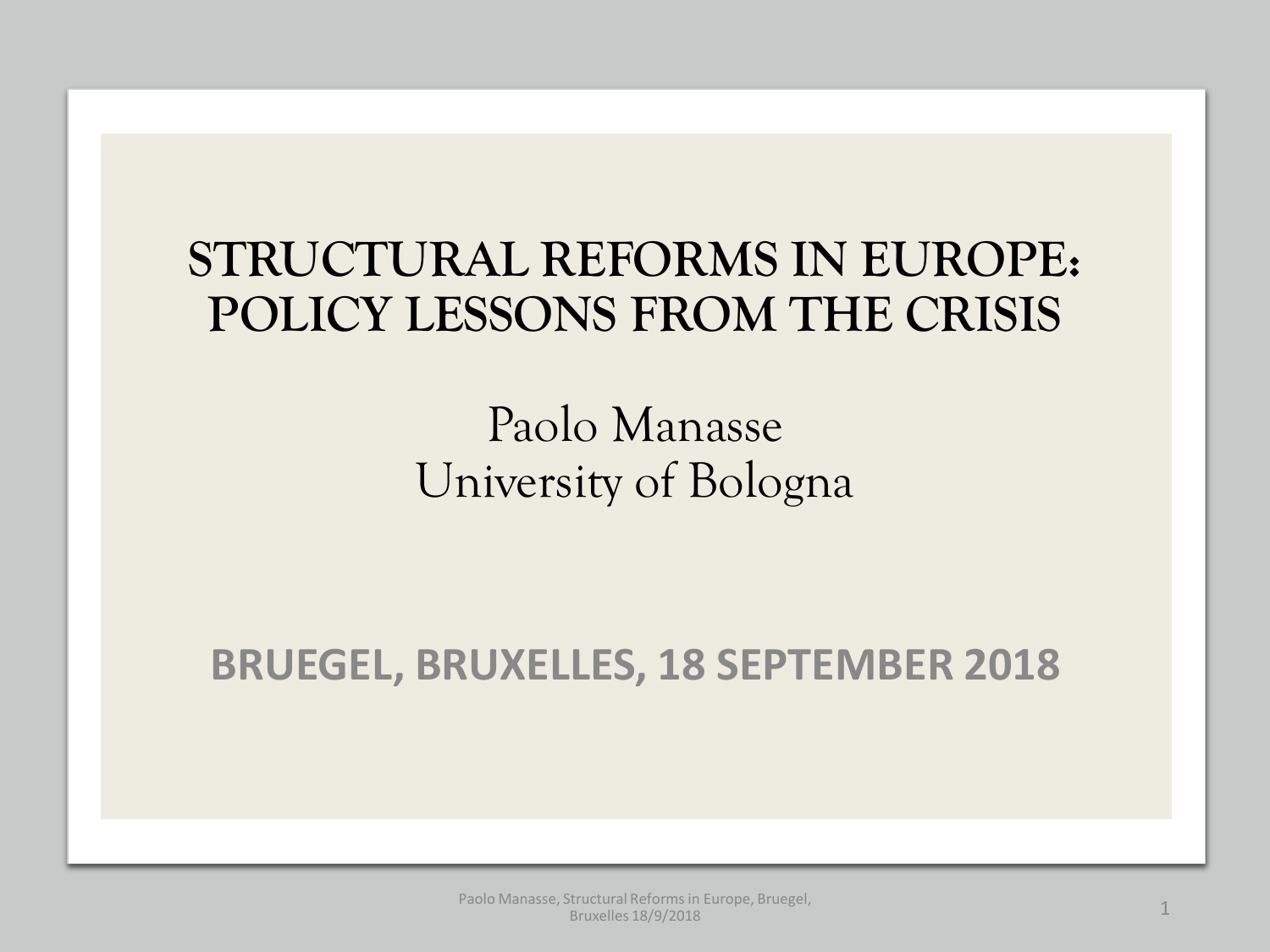### **Political Economy and Design**

Labour, Product, Banking Sector Reforms in Spain, Portugal, Greece, Cyprus

Edited with D Katsikas with contributions from Otero-Iglesias, Steinberg, Panagiotarea, Clerides, Petralias, Anastasatou, Geli, Herrero, Turrini,Catao, Aksoy,Terzi



Routledge Studies in the European Economy

### **ECONOMIC CRISIS AND** *STRUCTURAL REFORMS* IN SOUTHERN EUROPE

#### POLICY LESSONS

Edited by Paolo Manasse and Dimitris Katsikas



Paolo Manasse, Structural Reforms in Europe, Bruegel, Bruxelles 18/9/2018 <sup>2</sup>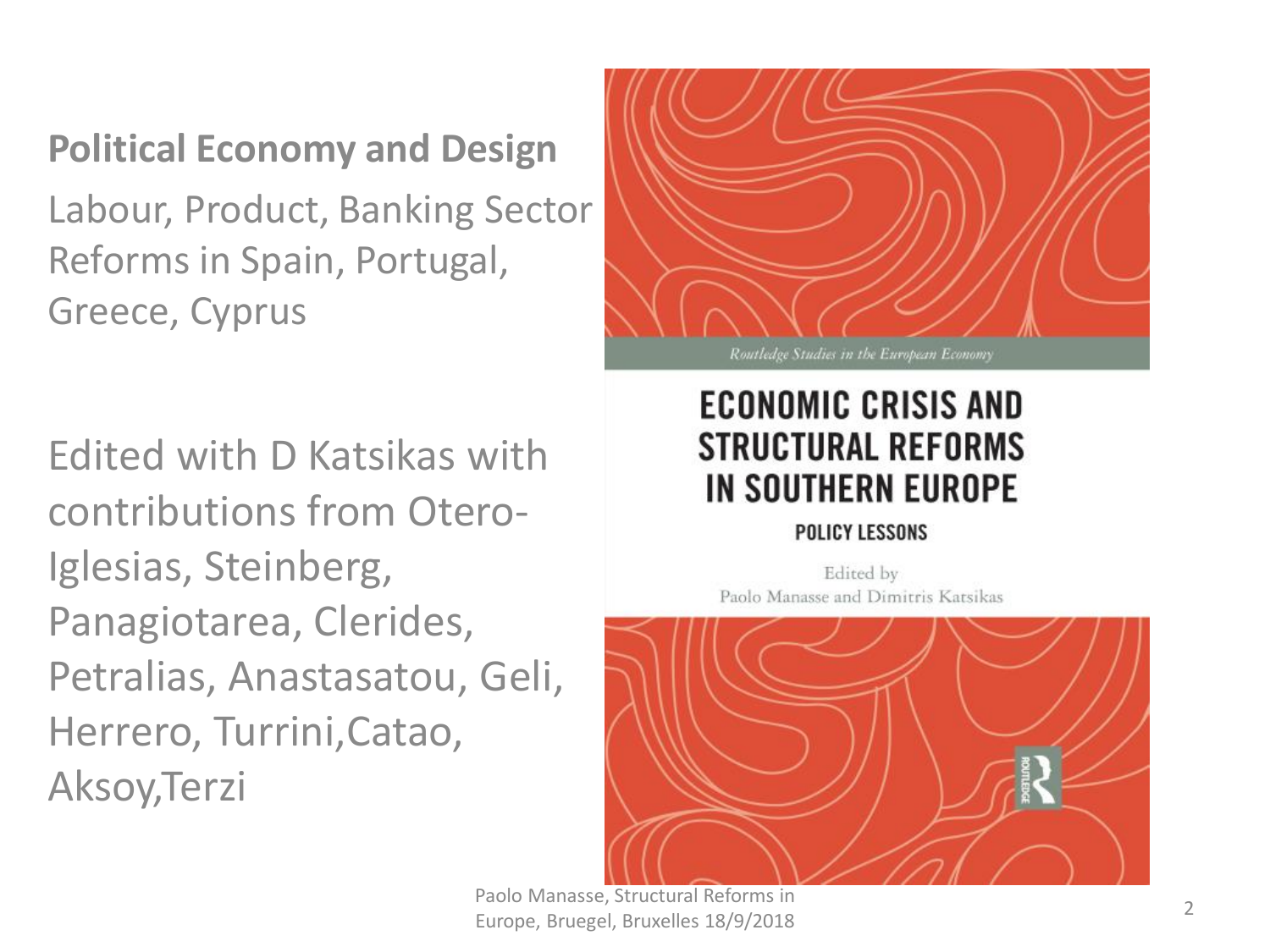## Policy Lessons:

Large Heterogeneity of Institutions, Economic Conditions, Gov. Orientation/competence, History

What conditions for successful implementations and main obstacles?

What characteristics of policy design and implementation were crucial for success?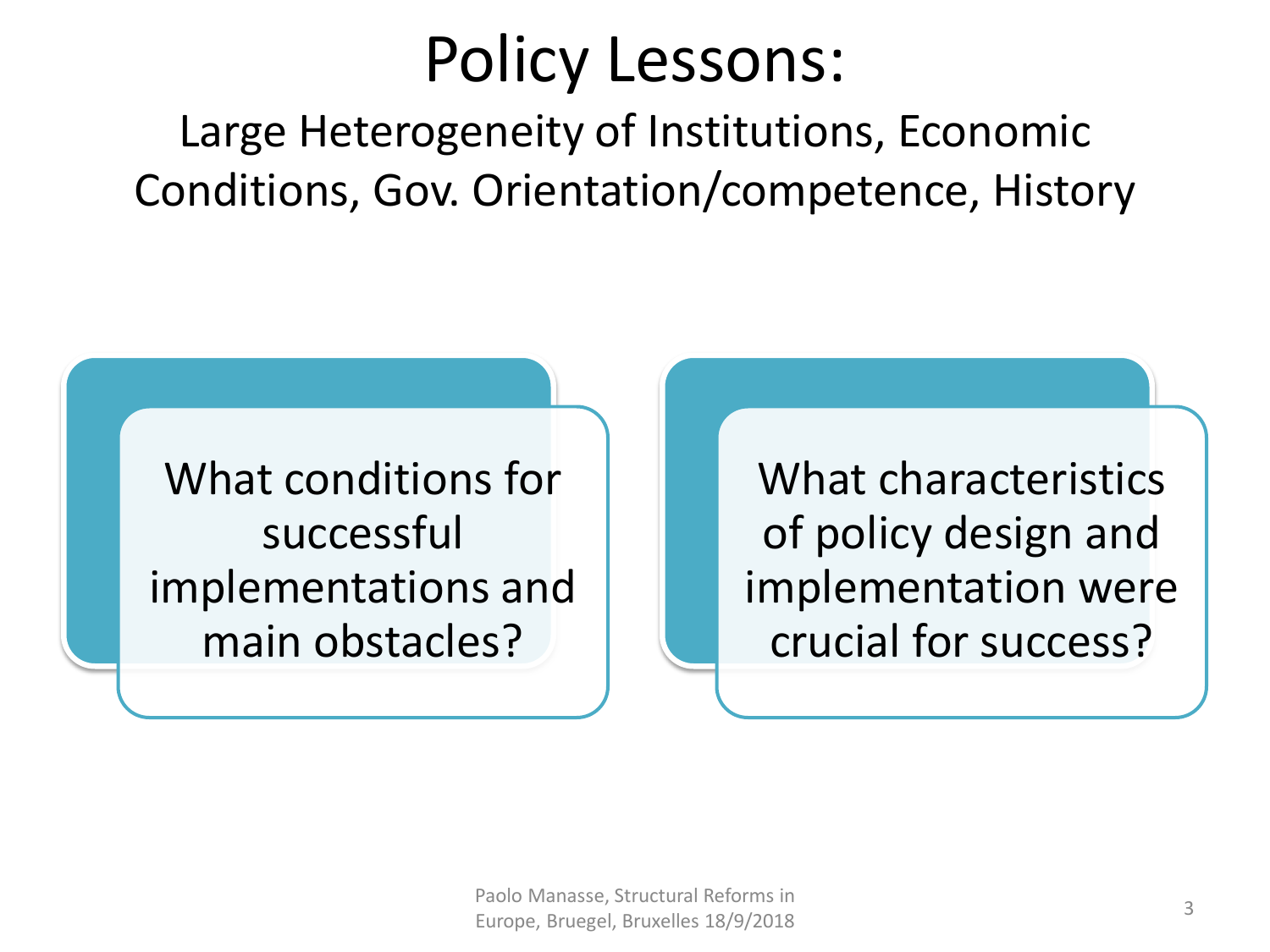

# Crucial Elements for Success/Failure

- 1. Delay
- 2. Ownership
- 3. External Constraints
- 4. Timing
- 5. Balance Fiscal Consolidation/Reforms
- 6. Sequencing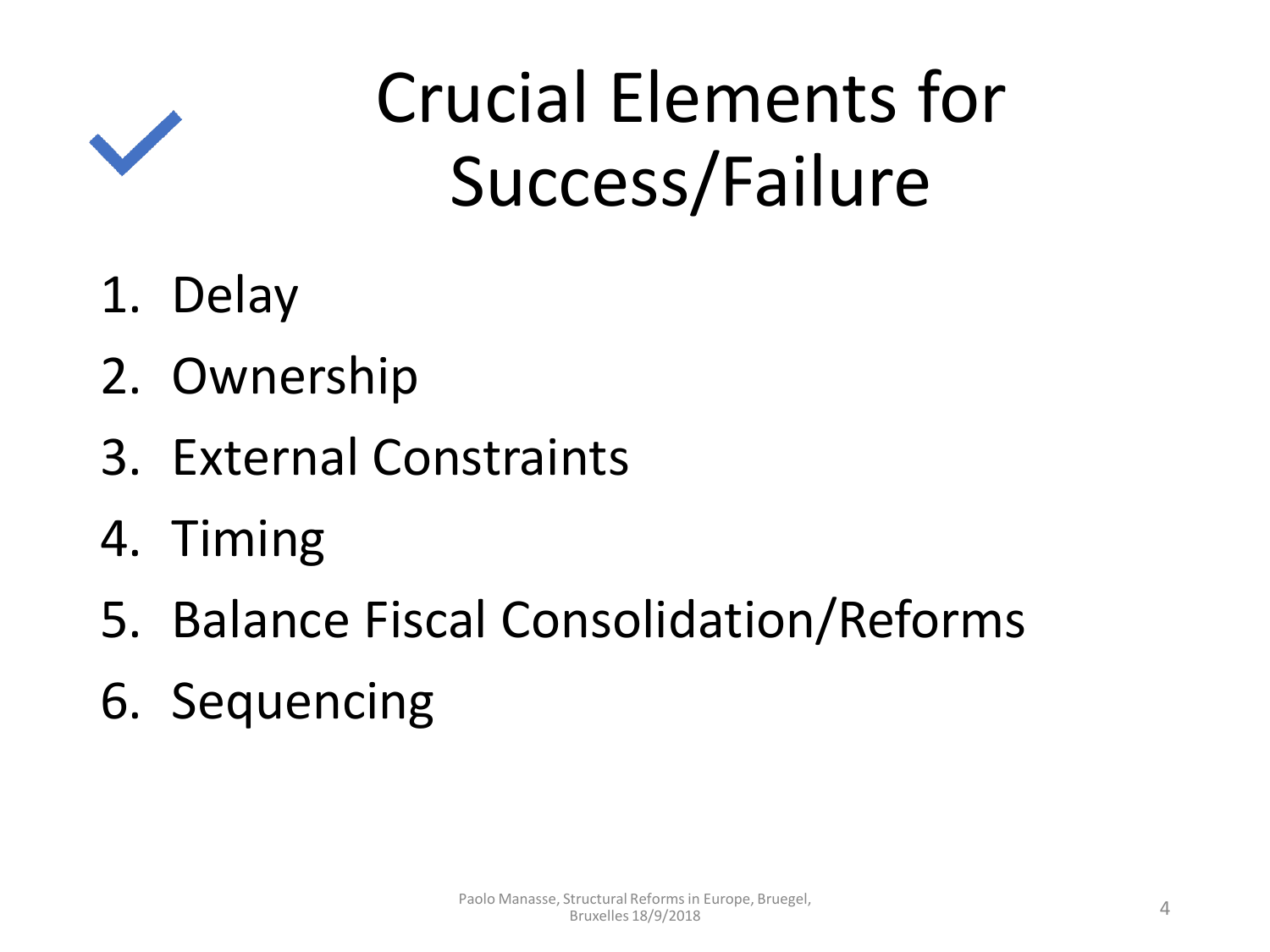# 1.Delay

- Economic Crises may happen over-night but result from decadelong imbalances
	- productivity growth (Portugal, Greece, Italy)
	- Institutions in Collective Bargaining, hiring/firing (Portugal, Greece, Spain, Italy)
	- Entry Barriers / bureaucracy product markets (Greece, Portugal)
	- Inefficient supervision, nepotistic corporate governance/political interference (Cyprus, Greece, Spain, Portugal)

=> longer the delay in reforms the worse (large resistance, NPL, unemployment, credit crunch, recap costs)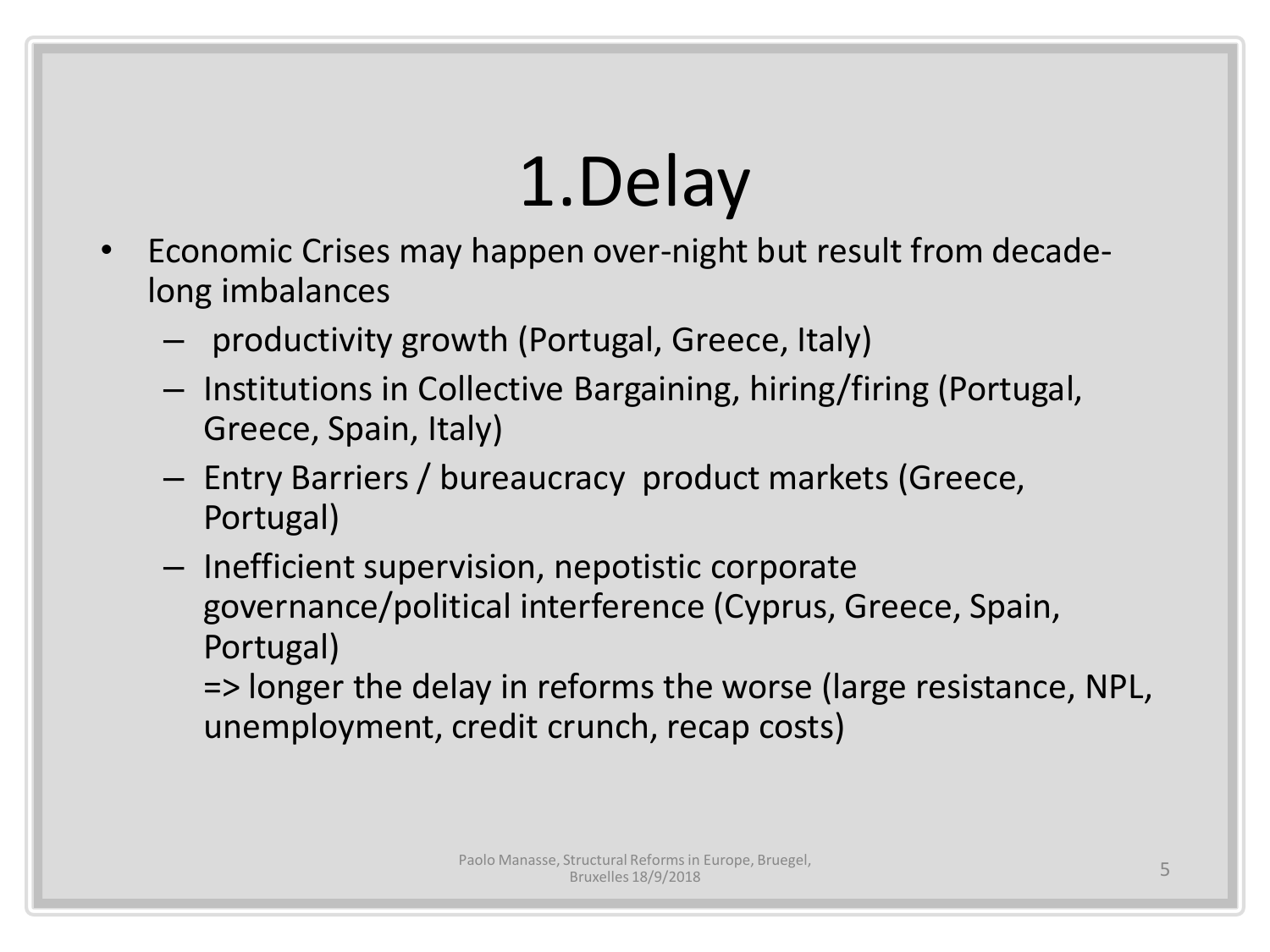## 2. Ownership

Delay -> perverse Illusion : Obsolete institutions are fine, and Reformers are to blame

- Example: Italy (Jobs'Act), Greece, Spain (Banking), Cyprus (CB/Gov conflict on recapitalization) . No consensus
- Counter example: in Portugal (Banking, and Labor), Spain (Labor) public awareness, history of partial reforms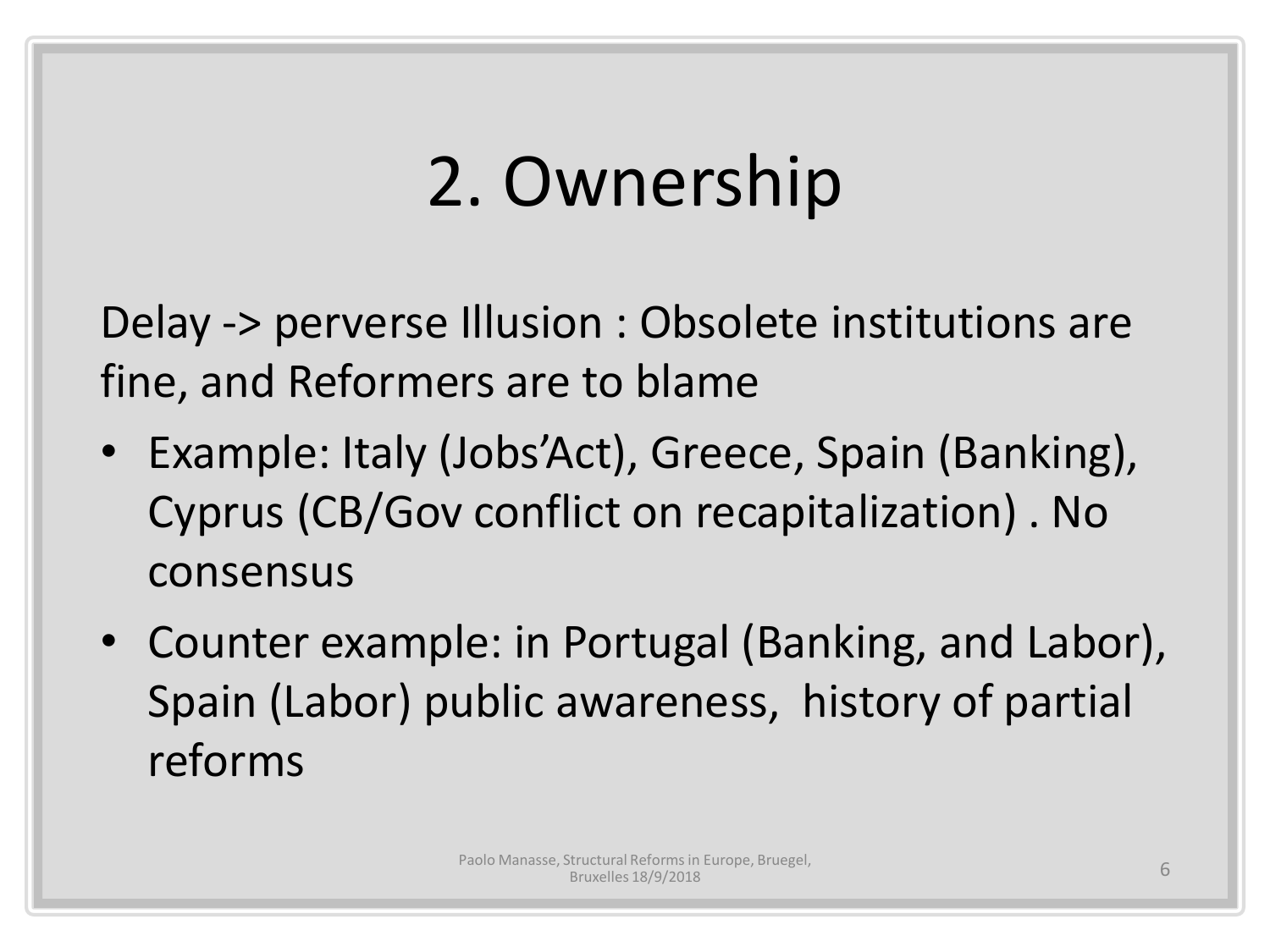# 3. External Constraints

- Scapegoat role?
- IFI enforcement power has limits with Reforms (particularly EU compared to IMF) , poor substitute for ownership (implementation, banking resolutions in Greece)
- ..but lack of it can be detrimental (Cyprus and Russia, Spain delayed bank-bailout)
- Micro-management ineffective (Portugal labor reforms)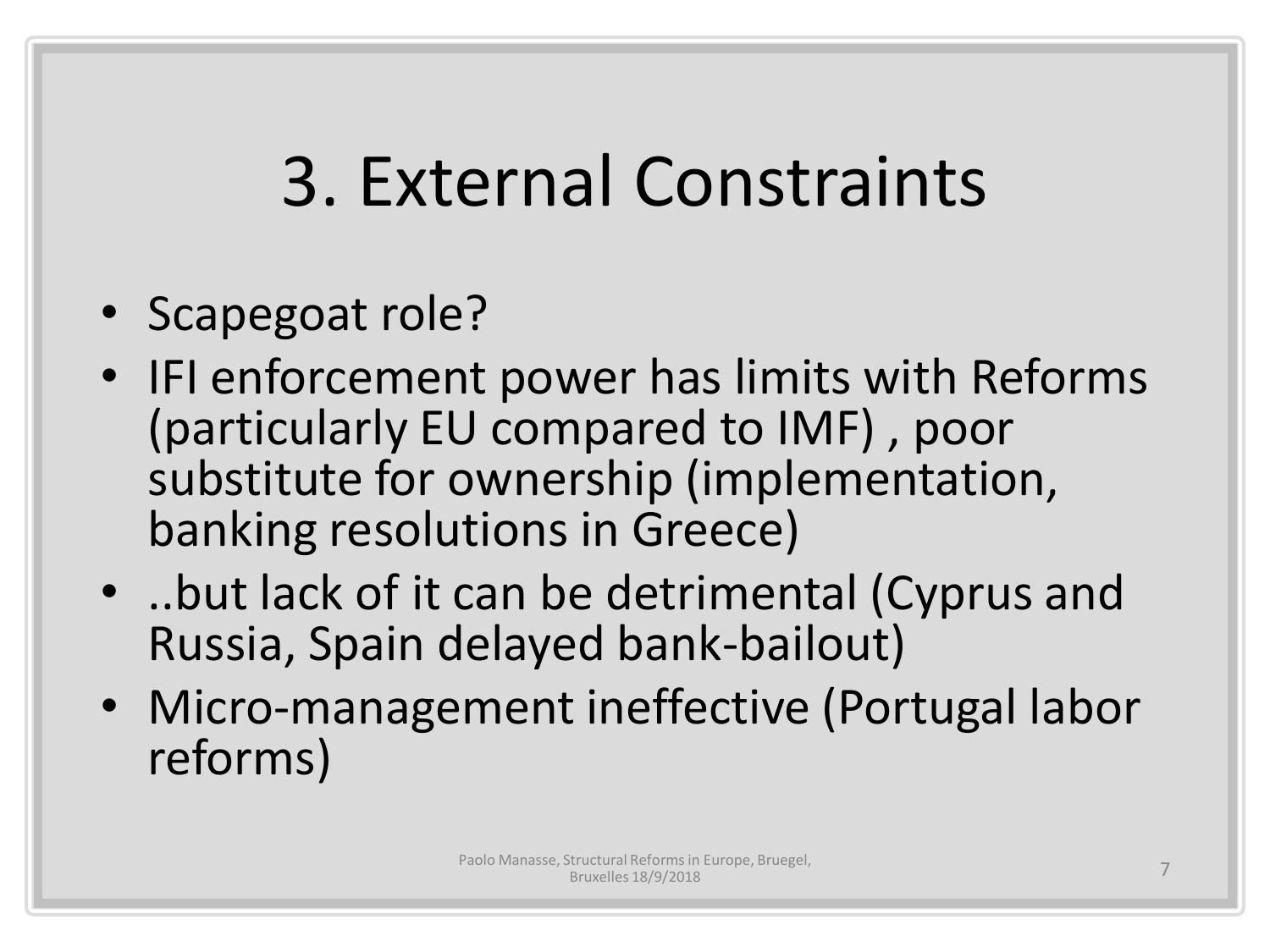# 4. Timing of Reforms

- Crisis are catalyst for Reforms ?
- No if the economy has already deteriorated as social consensus impossible (political constraint)
- Example: Greece's lack of early debt relief and harsh fiscal consolidation played in the hands of anti-reformers
- Yes early recession forces consensus. Example Portugal and Spain labor reforms + ownership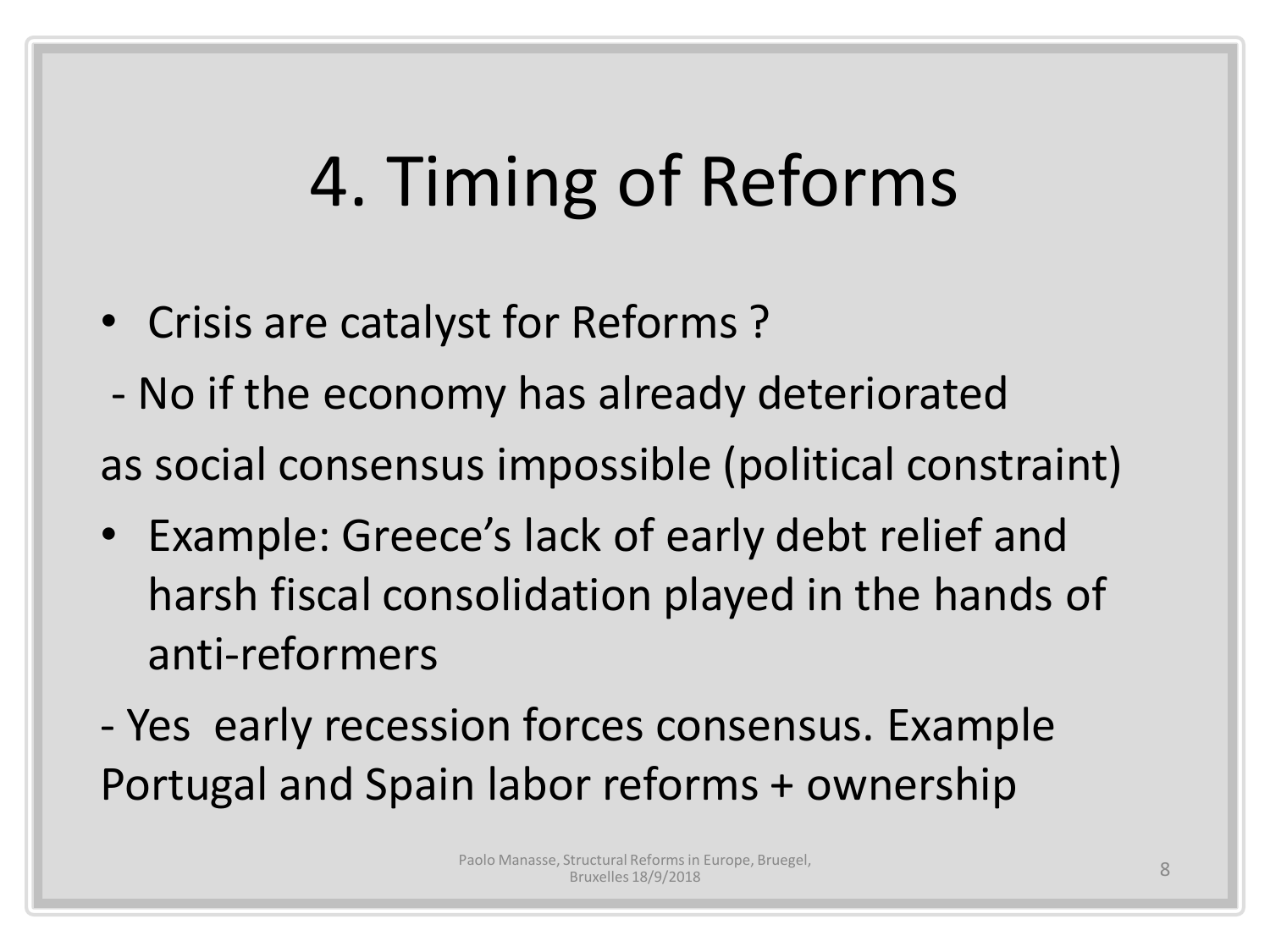## 5.Balance Fiscal /Structural Reforms

• Often positive effects of SR swamped by Fiscal Consolidation

Examples:

- product market reforms in Greece: prices, employment
- Trade-off of Reforms: resilience (impact)/speed of recovery (dynamics) in Labour Markets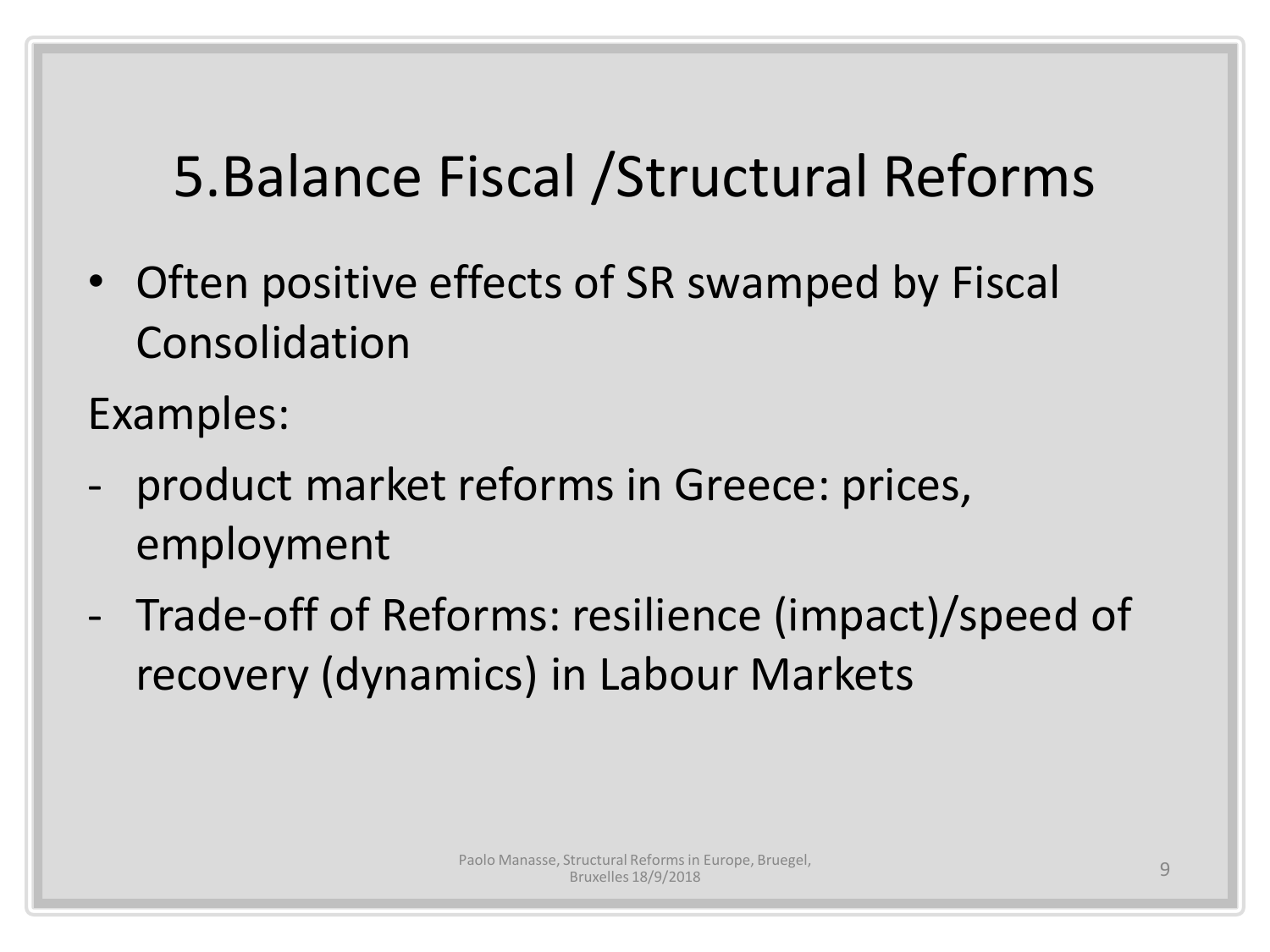### Greece, 2005-15 Product Market Reforms and GDP Employment, Quarterly Data

#### **Table 1: Stepwise Regression for employment**

| Variable |  |
|----------|--|
|          |  |

| C                      | $-0.009$ | $(-4.07)$ *** |
|------------------------|----------|---------------|
| DUMMY Q1               | 0.018    | $(5.74)$ ***  |
| DUMMY Q2               | 0.011    | $(2.11)$ **   |
| DUMMY Q3               | $-0.002$ | $(-0.46)$     |
| EMPLOYMENT(-1)         | 0.553    | $(6.09)$ ***  |
| <b>GDP VOLUME</b>      | 0.144    | $(3.48)$ ***  |
| DUMMY OECD TOOLKIT(-3) | 0.021    | $(3.44)$ ***  |
| DUMMY OECD TOOLKIT     | 0.014    | $(2.36)$ **   |
| PRIVATE LOANS          | 0.076    | $(1.92)^*$    |
|                        |          |               |

R <sup>2</sup>adjusted 0.85

Notes:

- 1. The values in the parenthesis are t-statistics.
- 2. The set of candidate predictors are presented in Appendix I.
- 3. Selection method: Stepwise forwards, Stopping criterion: p-value forwards/backwards = 0.05/0.05
- 4. \*Statistically significant at the 10 percent level. \*\* Statistically significant at the 5 percent level. \*\*\* Statistically significant at the 1 percent level.
- 5. *EMPLOYMENT* corresponds to the number of employed persons, *DUMMY\_Q1-Q3* to seasonal dummies for \*Statistically significant at the 10 percent level. \*\* Statistically significant at the 5 percent level. \*\*\*<br>Statistically significant at the 1 percent level.<br>**EMPLOYMENT** corresponds to the number of employed persons, **DU** *DUMMY\_OECD\_TOOLKIT* to dummy for the legislation of the OECD toolkit (taking value one in 2014 Q3) and PRIVATE\_LOANS to total amountof privatedoans provided by sprivate banks. All variables (except dummies)  $m$ ്ബ് 2021) സ്ത്രീ സ്ഥാനങ്ങള് പ്രഖ്യാപന്ത്രങ്ങളും മുഖ്യപ്രവാദന്ത്രിക്കുന്നത്. An variables (except damming y<br>were converted to indices with year base 2010-100, and 18/0g-20 fferences were taken.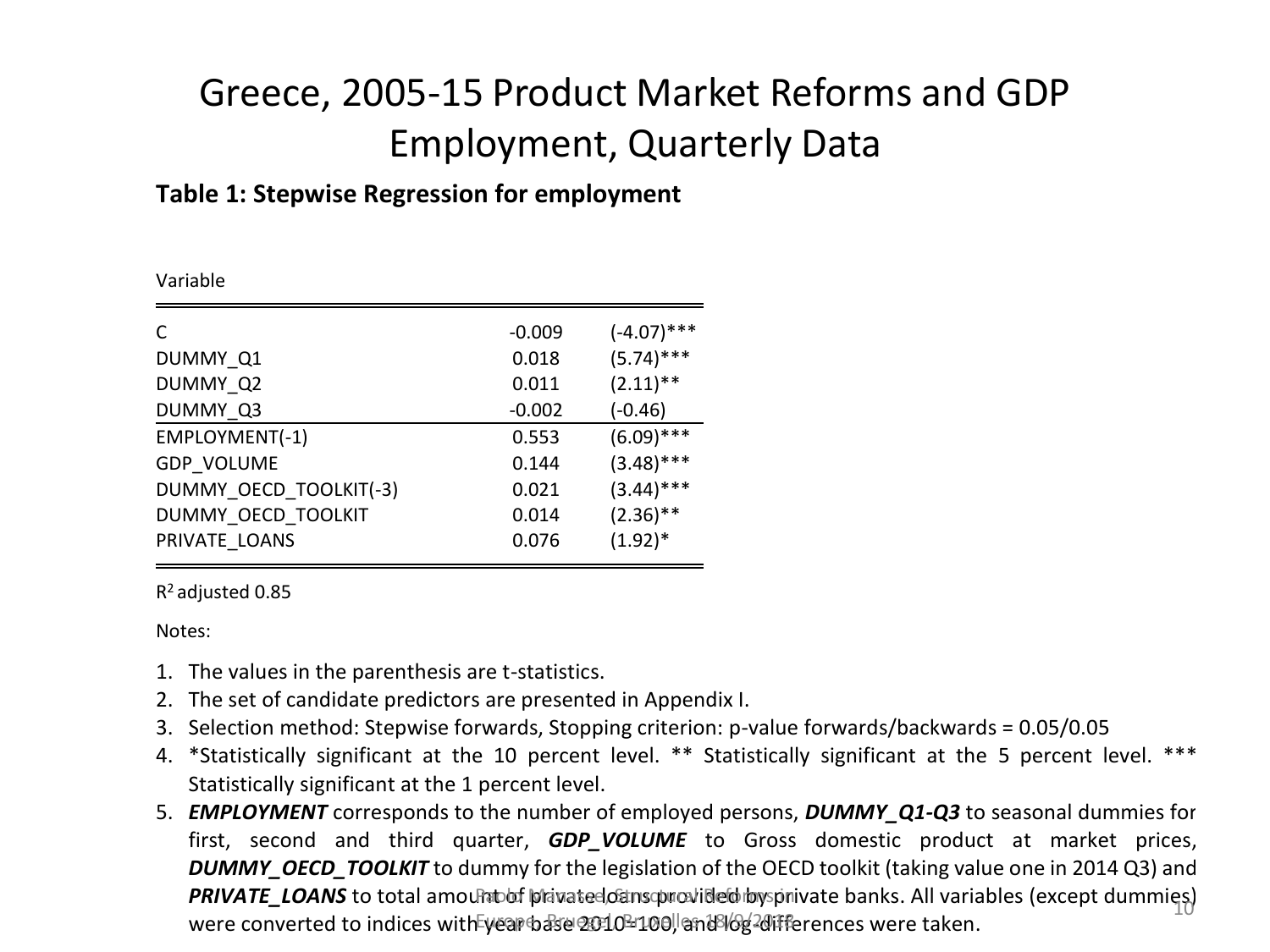### Greece, 2005-15 , Product Market Reforms and Tax Rise Prices, Quarterly Data

### **Stepwise Regression for CPI**

Variable

| C                        | 0.019    | $(12.12)$ ***  |
|--------------------------|----------|----------------|
| DUMMY Q1                 | $-0.031$ | $(-10.55)$ *** |
| DUMMY Q2                 | $-0.000$ | $(-0.16)$      |
| DUMMY Q3                 | $-0.039$ | $(-11.80)$ *** |
| $CPI(-1)$                | 0.424    | $(4.30)$ ***   |
| DUMMY OECD TOOLKIT(-1)   | $-0.018$ | $(-3.93)$ ***  |
| MINIMUM CAPITAL ANONYMOU | 0.018    | $(3.52)$ ***   |
| SPECIAL_FUEL_TAX_UNLEADE | 0.045    | $(3.50)$ ***   |
| EUROPE BREND SPOT        | 0.011    | $(2.59)$ **    |
| <b>DUMMY ELECTIONS</b>   | 0.003    | $(1.99)^*$     |
|                          |          |                |

R <sup>2</sup>adjusted 0.91

Notes:

1. The values in the parenthesis are t-statistics.

Paolo Manasse, Structural Reforms in Europe, Bruegel, Bruxelles 18/9/2018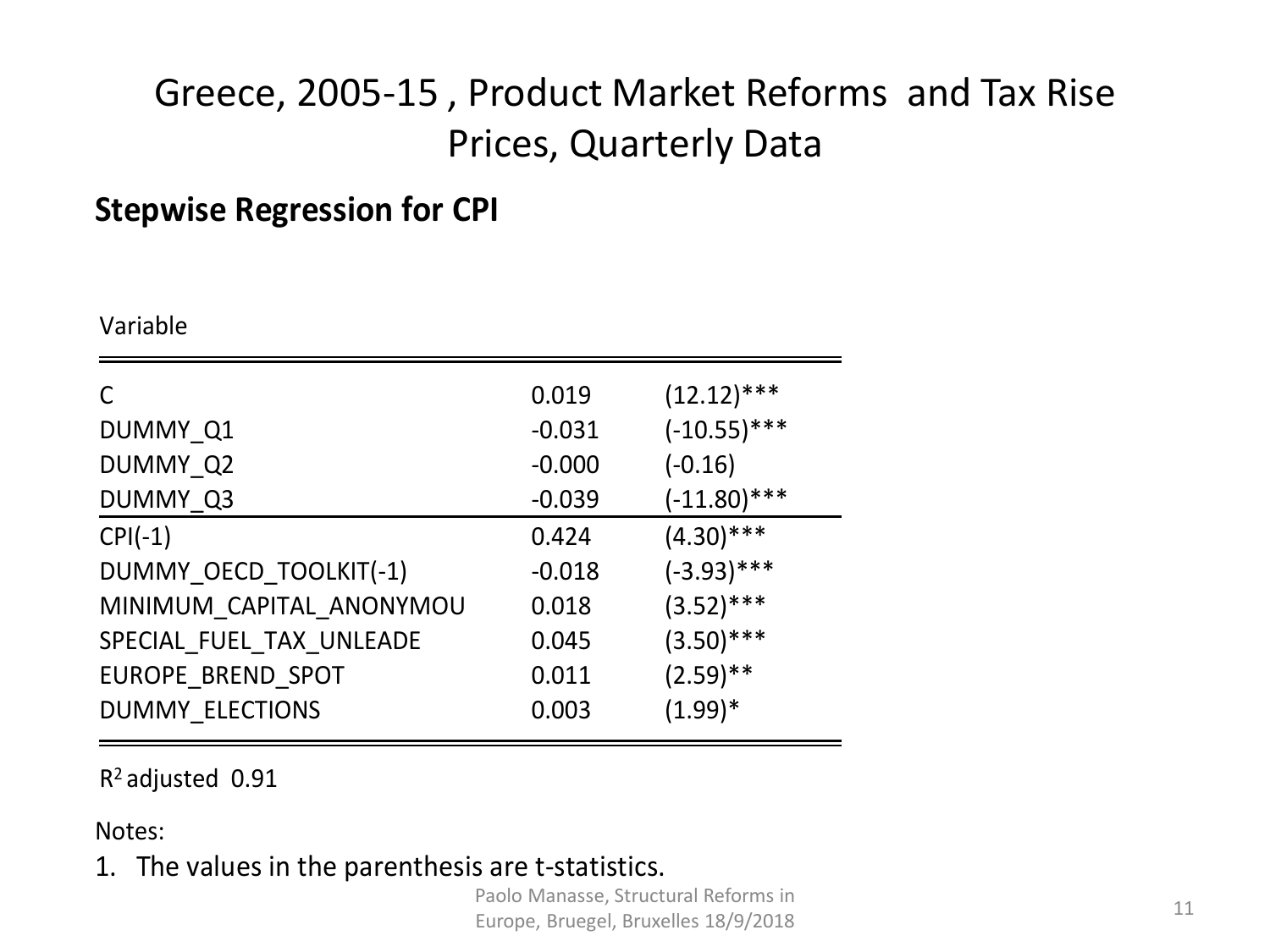### Unemployment: Trade-off impact (beta) and persistence (alpha) of shocks



Paolo Manasse, Structural Reforms in Europe, Bruegel, Bruxelles 18/9/2018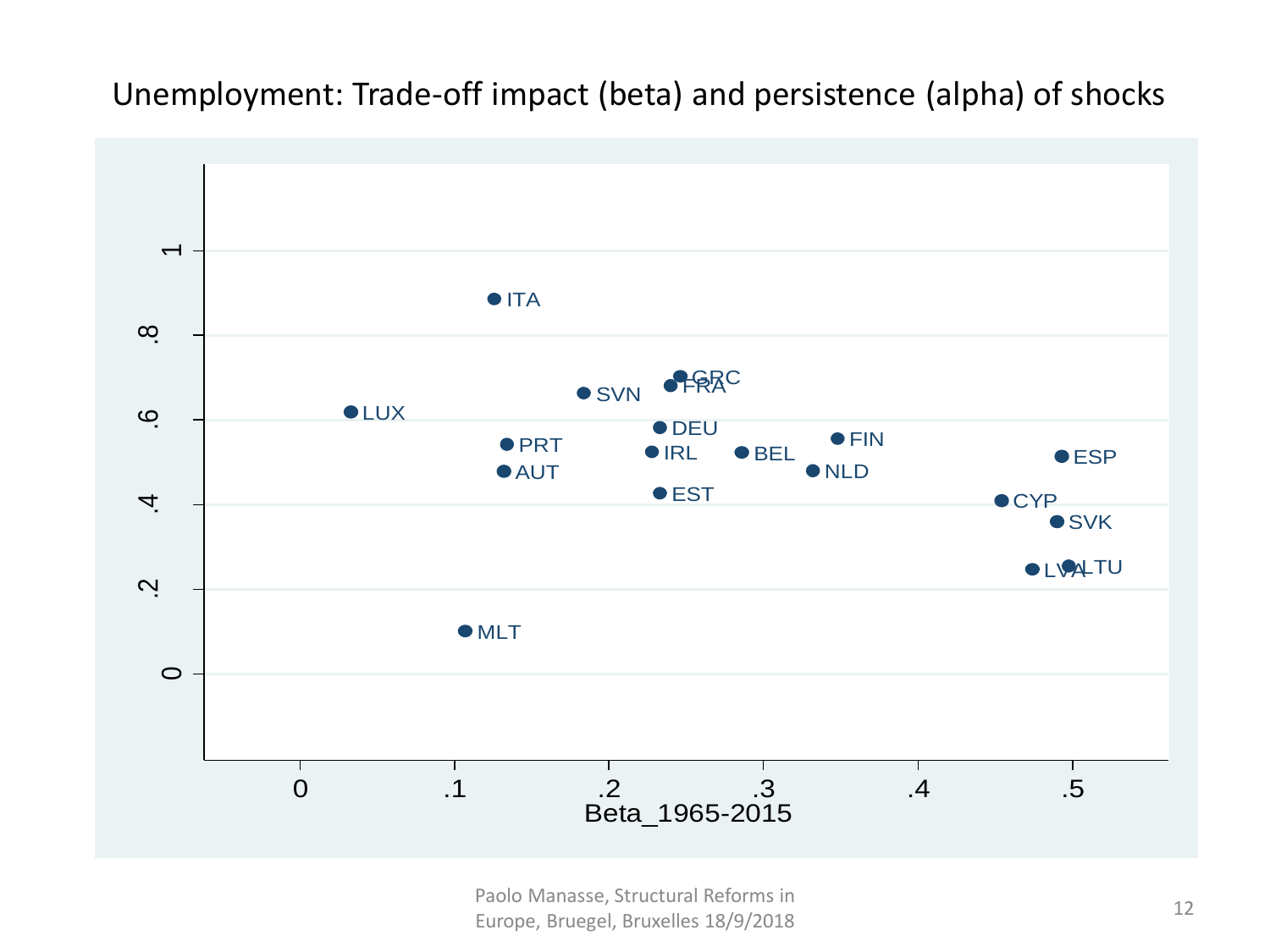### 6. Sequencing

- POLITICAL CONSTRAINTS: Political Capital is limited and should not be dissipated
- concentrate on «bottle-necks» to growth
- Labour Mkt Reforms in Portugal: ownership
- Labor Mkt Reforms in Greece: less resistance
- SOCIAL/FAIRNESS CONSTRAINT: distribution of burden
- Greece: lack of priority of product market reforms, focus on labor and fiscal, real wages, aggregate demand, lack of productivity and competitiveness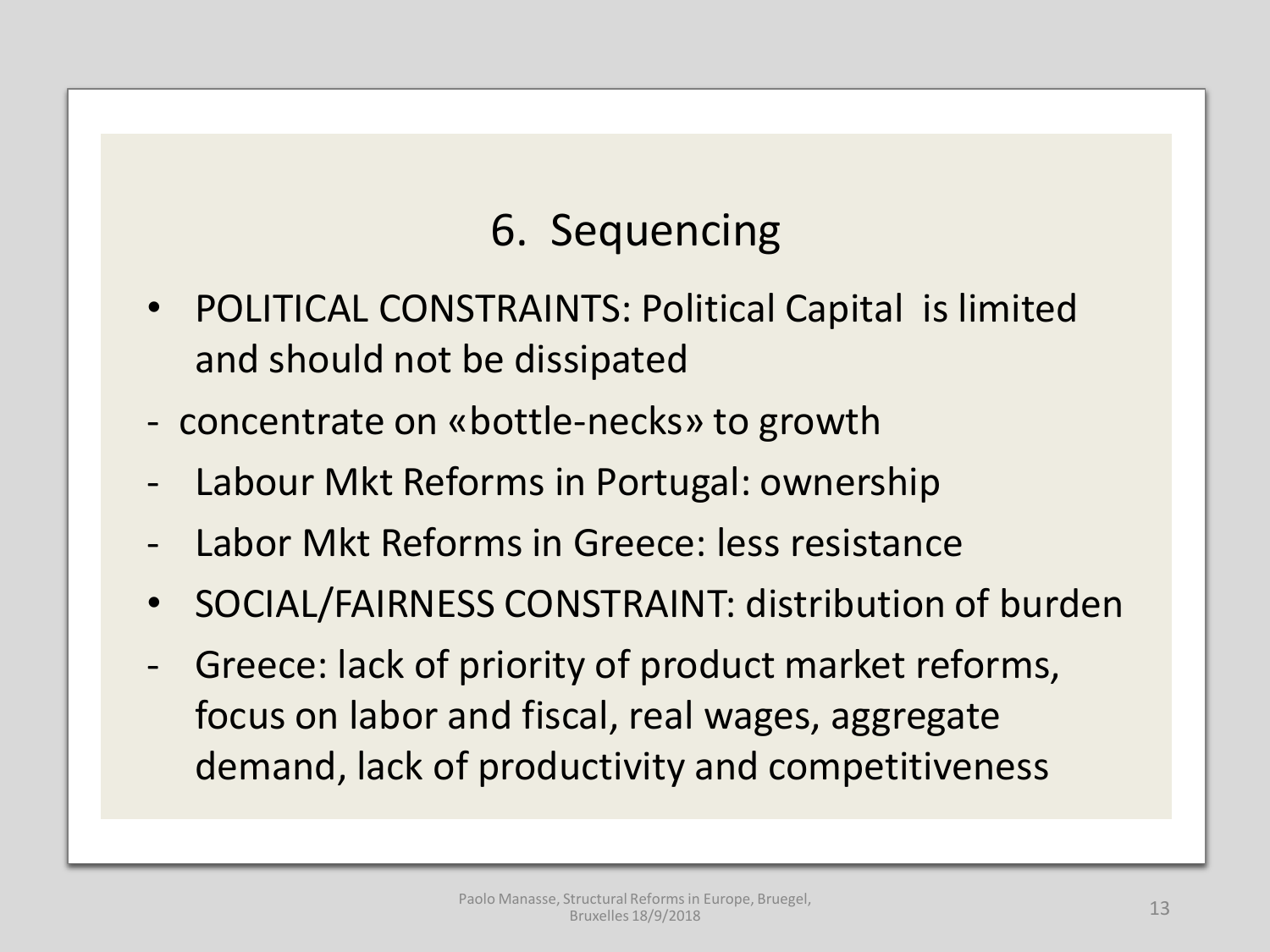## The End

Paolo Manasse, Structural Reforms in Paulo Manasse, Structural Nelofins in<br>Europe, Bruegel, Bruxelles 18/9/2018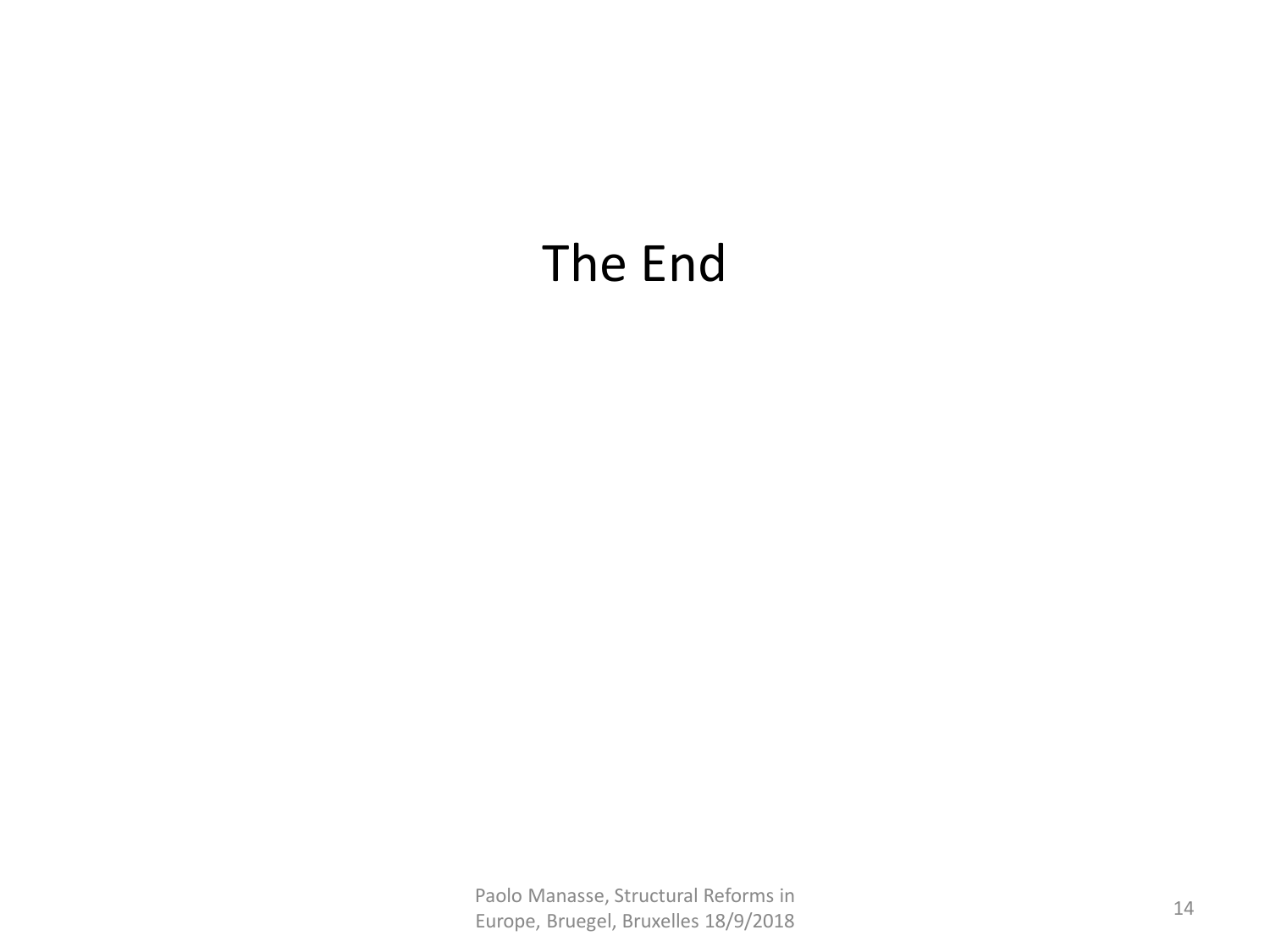## Data

- Unemployment and GDP gap data cover the year between 1965-2015.
- Data on labor and product markets, 19 EUZ countries, 1965-2013.
- Product Market: OECD's Product Market Regulation (PMR) Dataset , 1975-2013
- Labor Market: OECD's Employment Protection Legislation Dataset (EPL), 1985-2013
- ICTWSS's Centralization of Wage Bargaining (CWB) Dataset, 1965-2014.
- Each indicator varies between 0-6 with higher values corresponding to more regulation.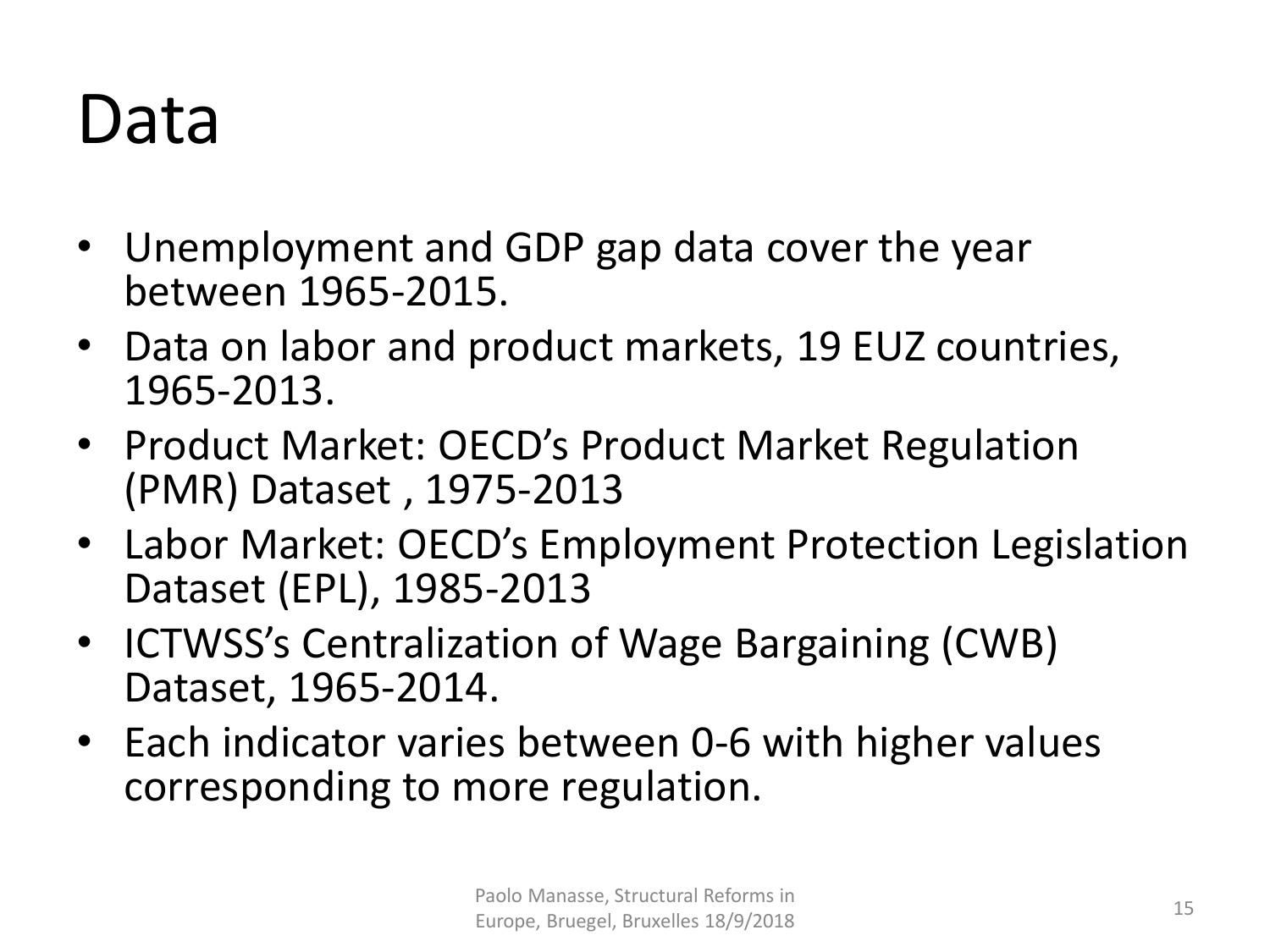# Empirical Analysis

• First step: Basic estimation equation

$$
u_{it} - u_{it}^p = \beta_i (y_{it} - y_{it}^p) + \alpha_i (u_{it-1} - u_{it-1}^p) + v_{it}
$$
 (1)

• Second Step: Assume

$$
\beta_{it} = \beta_0 + \beta_1 \, IND_{it} \text{ and } \alpha_{it-1} = \alpha_0 + \alpha_1 \, IND_{it-1}
$$

Substituting:  
\n
$$
u_{it} - u_{it}^p
$$
  
\n $= (\beta_0 + \beta_1 IND_{it})(y_{it} - y_{it}^p) + (\alpha_0 + \alpha_1 IND_{it-1})(u_{it-1} - u_{it-1}^p) + (c_0 + c_1 IND_{it}) + v_{it}$ 

(2)